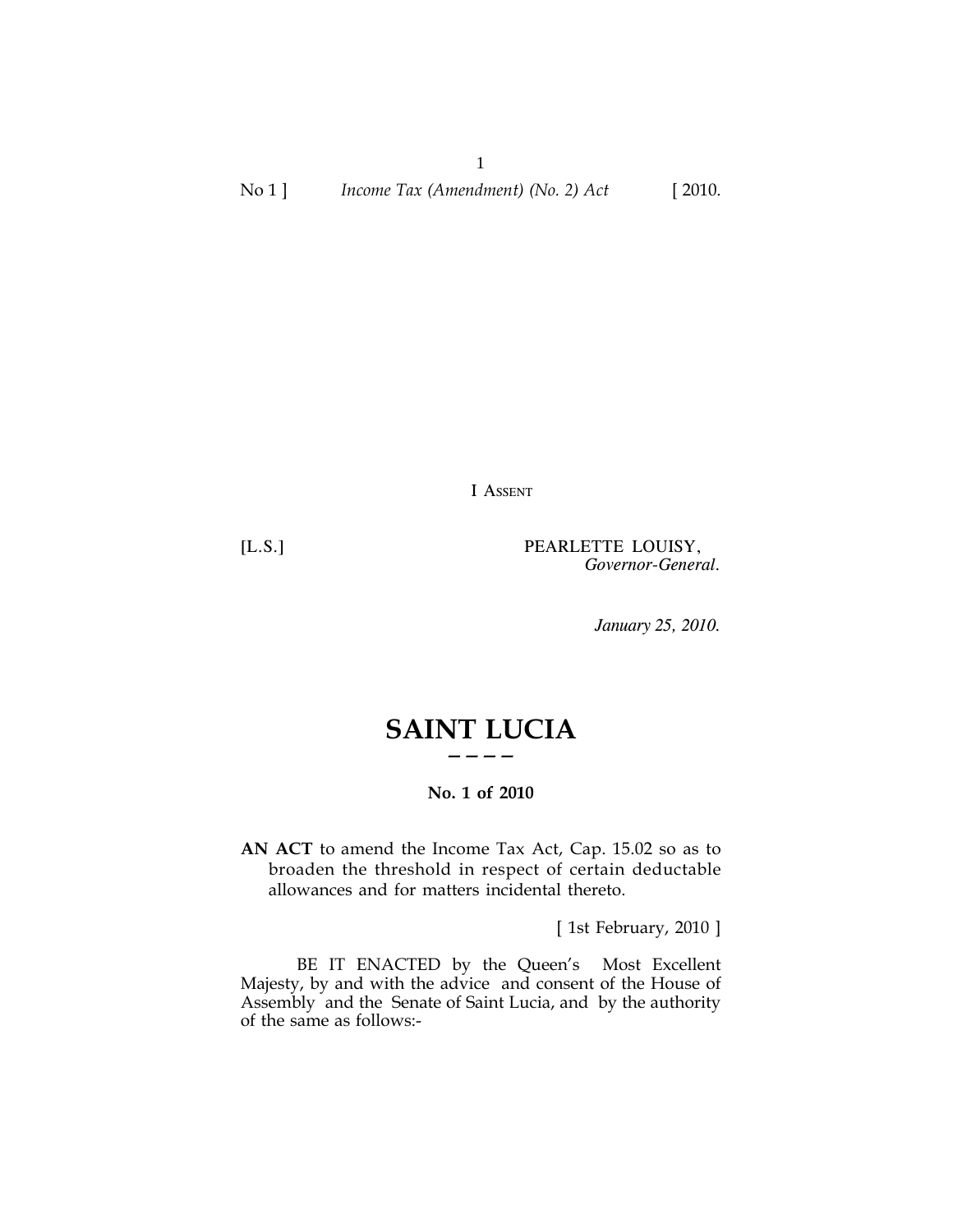## **Short title**

**1.** This Act may be cited as the Income Tax (Amendment) (No. 2) Act 2010.

## **Interpretation**

**2.** In this Act, "principal Act" means the Income Tax Act, Cap.15.02.

### **Amendment of section 54**

**3.** Section 54 of the principal Act is amended —

- (*a*) by deleting subsection (1) and substituting the following:
	- "(1) A resident individual is entitled to a deduction in respect of any amount paid during the year of income with respect to the following –
		- (a) subject to subsections (2) and (3), interest upon money borrowed by him or her and applied for the acquisition or construction of, or improvements to an owner occupied dwelling house; however, the deduction allowable for any year of income in respect of such expenditure must not exceed \$18 000.00;
		- (b) taxes incurred in respect of an owner occupied dwelling house;
		- (c) insurance premiums on an owner occupied dwelling house;
		- (d) expenses reasonably incurred in the upkeep and maintenance of an owner occupied dwelling house; however the deduction allowable for any year of income in respect of such expenditure must not exceed \$10 000.00."; and
- (*b*) by inserting the following after subsection (1):
	- "(1A) Notwithstanding subsection  $(1)(a)$ , the deduction allowable for first time homeowners with respect